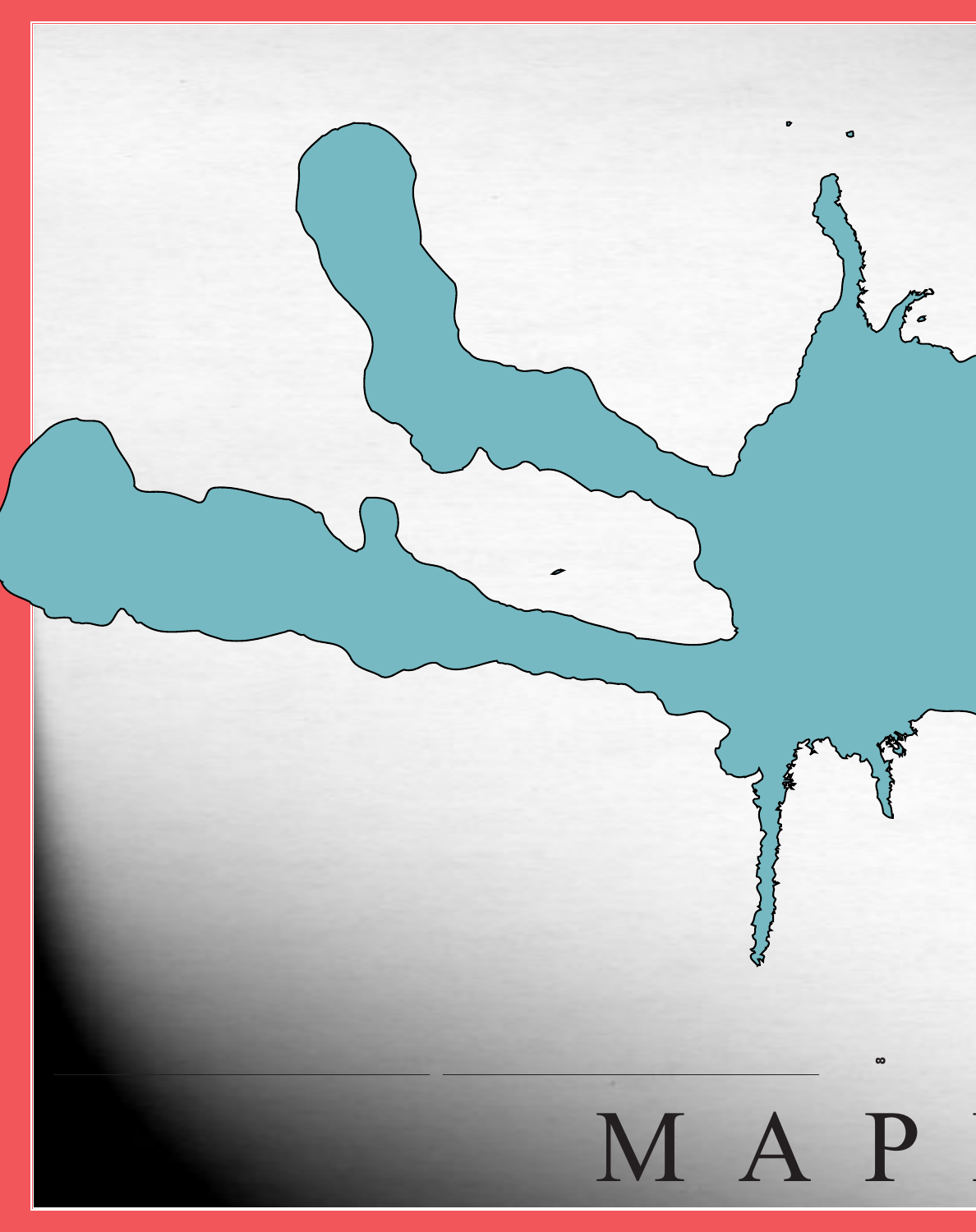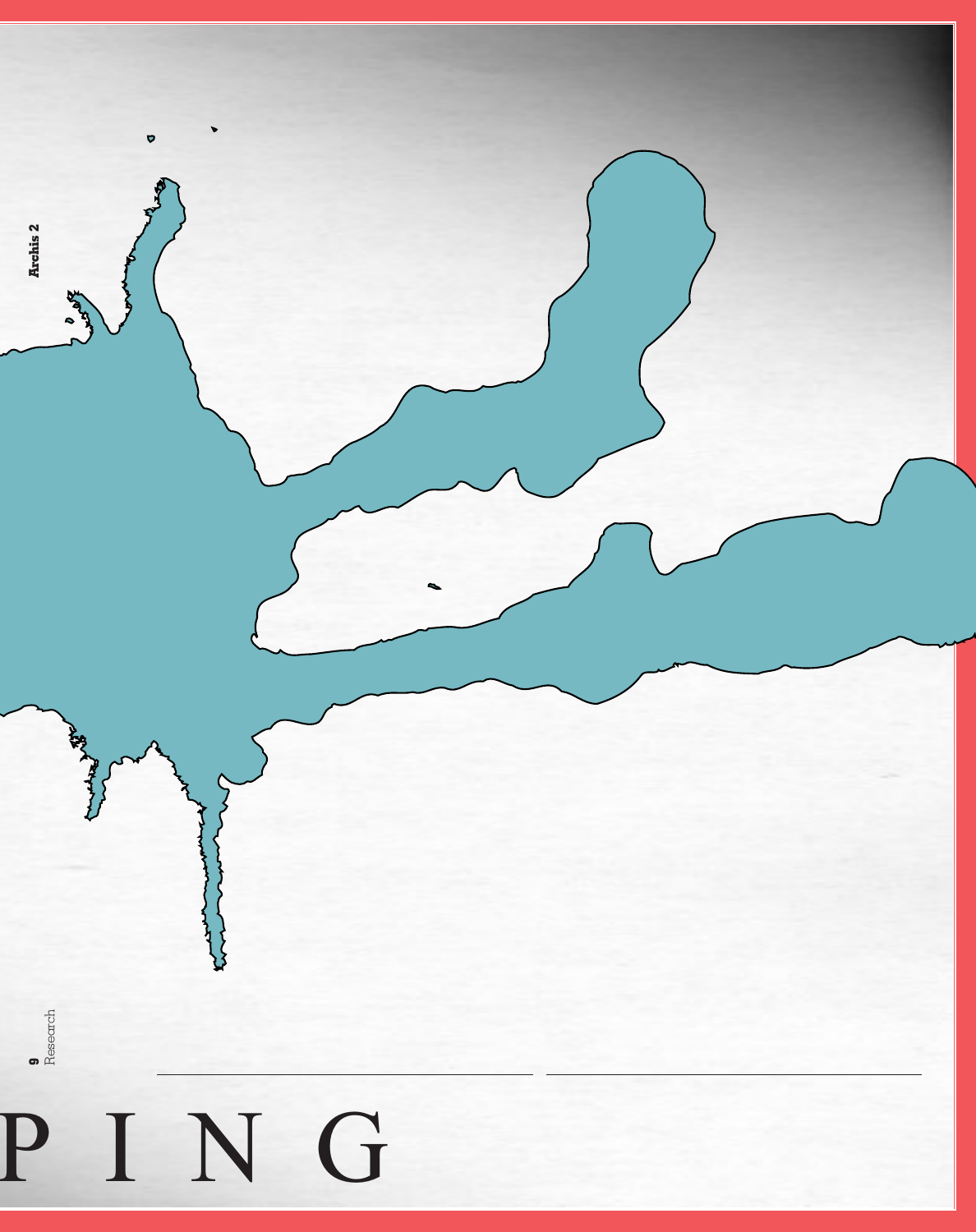

Once upon a time you were expected to know your place in the divine order. Or in the secular order. Factors like predestination, occupation, class, race, social milieu and intelligence determined your precise place in the scheme of things. You also had a fixed abode. In such a rigidly ordered world, maps were scarcely necessary. It is only when you want to break out of such an order, to escape from the inexorable consequences of your origins and your social status, that you need a map. First as an aid to fantasizing about far-off, unfamiliar places, then as a guide on your journey there. The map is a travel guide.

There are, of course, many kinds of travel

guides. Some are content merely to help you visualizing the relationships between regions, find your destination. Others take an active part in defining that destination. The same is true of maps. What at first glance appears to offer a frame of reference to prevent one from getting lost – information about the right direction, the best route and the best means of transport – may prove to be a new kind of rhetoric, as when a seemingly neutral description turns out to be the representation of a mode of thought, an imposed mental orientation. Such a map is an enforced frame of reference that not only helps you find your way but also imposes a certain way of thinking. Topographical maps are very handy for

people, goods, everything in short that depends on spatial coordinates. But they are virtually useless for visualizing a whole host of other kinds of relationship that have started to dominate our world: the interaction between knowledge, capital, intelligence, technology and the like. In a society where the cultural core is made up of things that are constantly on the move, where motion has itself become the core, where mutations of certain processes are the rule rather than the exception, and more especially where all that movement has a virtual component unencumbered by matter and the slowness of things, maps that impose

**10**